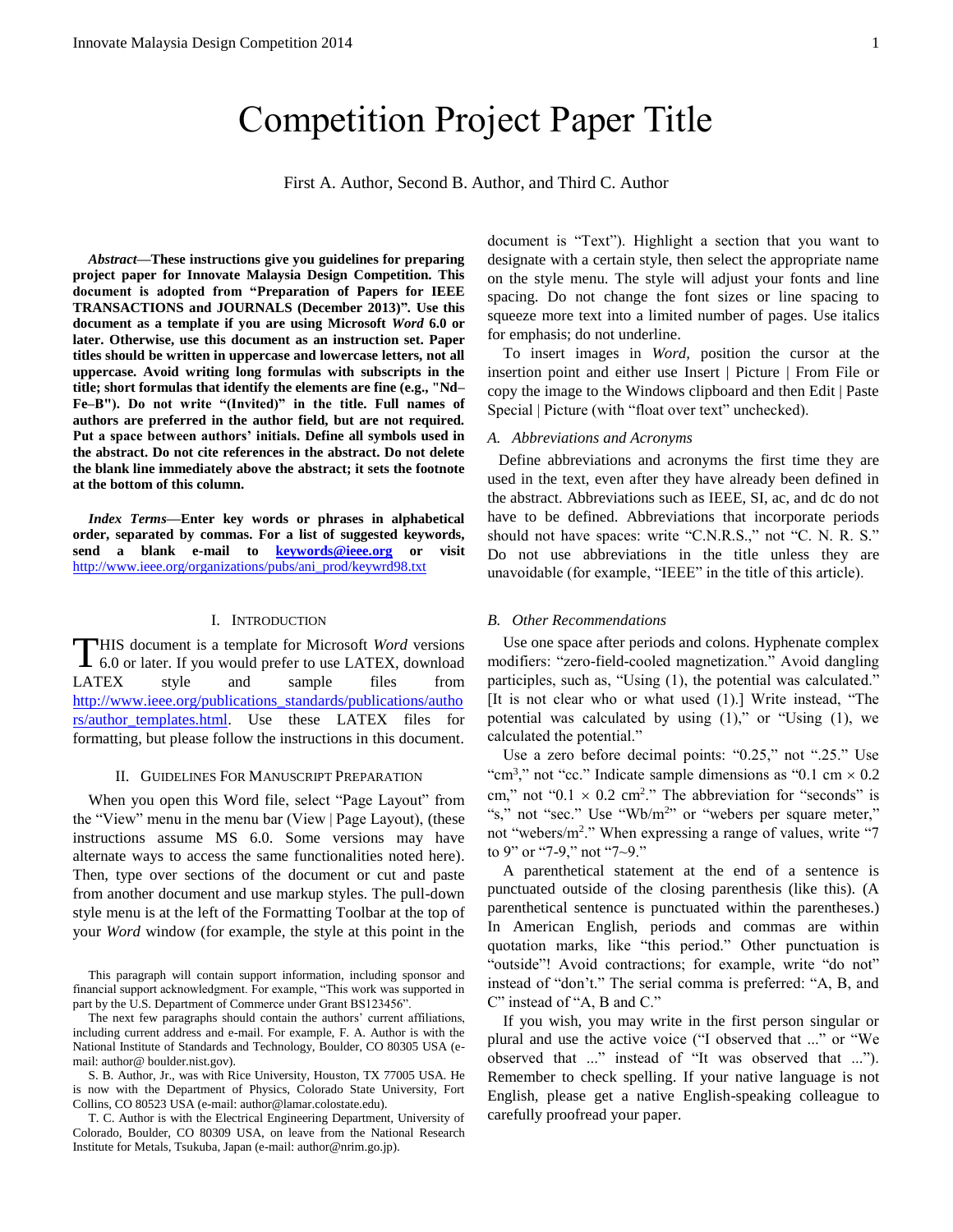# III. MATH

If you are using *Word,* use either the Microsoft Equation Editor or the *MathType* add-on (http://www.mathtype.com) for equations in your paper (Insert | Object | Create New | Microsoft Equation *or* MathType Equation). "Float over text" should *not* be selected.

## *A. Equations*

Number equations consecutively with equation numbers in parentheses flush with the right margin, as in (1). First use the equation editor to create the equation. Then select the "Equation" markup style. Press the tab key and write the equation number in parentheses. To make your equations more compact, you may use the solidus ( / ), the exp function, or appropriate exponents. Use parentheses to avoid ambiguities in denominators. Punctuate equations when they are part of a sentence, as in

$$
\int_0^{r_2} F(r,\varphi) dr d\varphi = [\sigma r_2 / (2\mu_0)]
$$
  

$$
\int_0^{\infty} \exp(-\lambda |z_j - z_i|) \lambda^{-1} J_1(\lambda r_2) J_0(\lambda r_i) d\lambda.
$$
 (1)

Be sure that the symbols in your equation have been defined before the equation appears or immediately following. Italicize symbols (*T* might refer to temperature, but T is the unit tesla). Refer to " $(1)$ ," not "Eq.  $(1)$ " or "equation  $(1)$ ," except at the beginning of a sentence: "Equation (1) is ... ."

#### IV. UNITS

Use either SI (MKS) or CGS as primary units. (SI units are strongly encouraged.) English units may be used as secondary units (in parentheses). This applies to papers in data storage**.** For example, write "15  $Gb/cm^2$  (100  $Gb/in^2$ )." An exception is when English units are used as identifiers in trade, such as "3½-in disk drive." Avoid combining SI and CGS units, such as current in amperes and magnetic field in oersteds. This often leads to confusion because equations do not balance dimensionally. If you must use mixed units, clearly state the

units for each quantity in an equation.

The SI unit for magnetic field strength *H* is A/m. However, if you wish to use units of T, either refer to magnetic flux density *B* or magnetic field strength symbolized as  $\mu_0H$ . Use the center dot to separate compound units, e.g., " $A \cdot m^2$ ."

#### V. SOME COMMON MISTAKES

The word "data" is plural, not singular. The subscript for the permeability of vacuum  $\mu_0$  is zero, not a lowercase letter "o." The term for residual magnetization is "remanence"; the adjective is "remanent"; do not write "remnance" or "remnant." Use the word "micrometer" instead of "micron." A graph within a graph is an "inset," not an "insert." The word "alternatively" is preferred to the word "alternately" (unless you really mean something that alternates). Use the word "whereas" instead of "while" (unless you are referring to simultaneous events). Do not use the word "essentially" to mean "approximately" or "effectively." Do not use the word "issue" as a euphemism for "problem." When compositions are not specified, separate chemical symbols by en-dashes; for example, "NiMn" indicates the intermetallic compound Ni0.5Mn0.5 whereas "Ni–Mn" indicates an alloy of some composition  $N_{1x}M_{1-x}$ .

Be aware of the different meanings of the homophones "affect" (usually a verb) and "effect" (usually a noun), "complement" and "compliment," "discreet" and "discrete," "principal" (e.g., "principal investigator") and "principle" (e.g., "principle of measurement"). Do not confuse "imply" and "infer."

Prefixes such as "non," "sub," "micro," "multi," and "ultra" are not independent words; they should be joined to the words they modify, usually without a hyphen. There is no period after the "et" in the Latin abbreviation "*et al.*" (it is also italicized). The abbreviation "i.e.," means "that is," and the abbreviation "e.g.," means "for example" (these abbreviations are not italicized).

A general IEEE styleguide is available at <http://www.ieee.org/web/publications/authors/transjnl/index.html>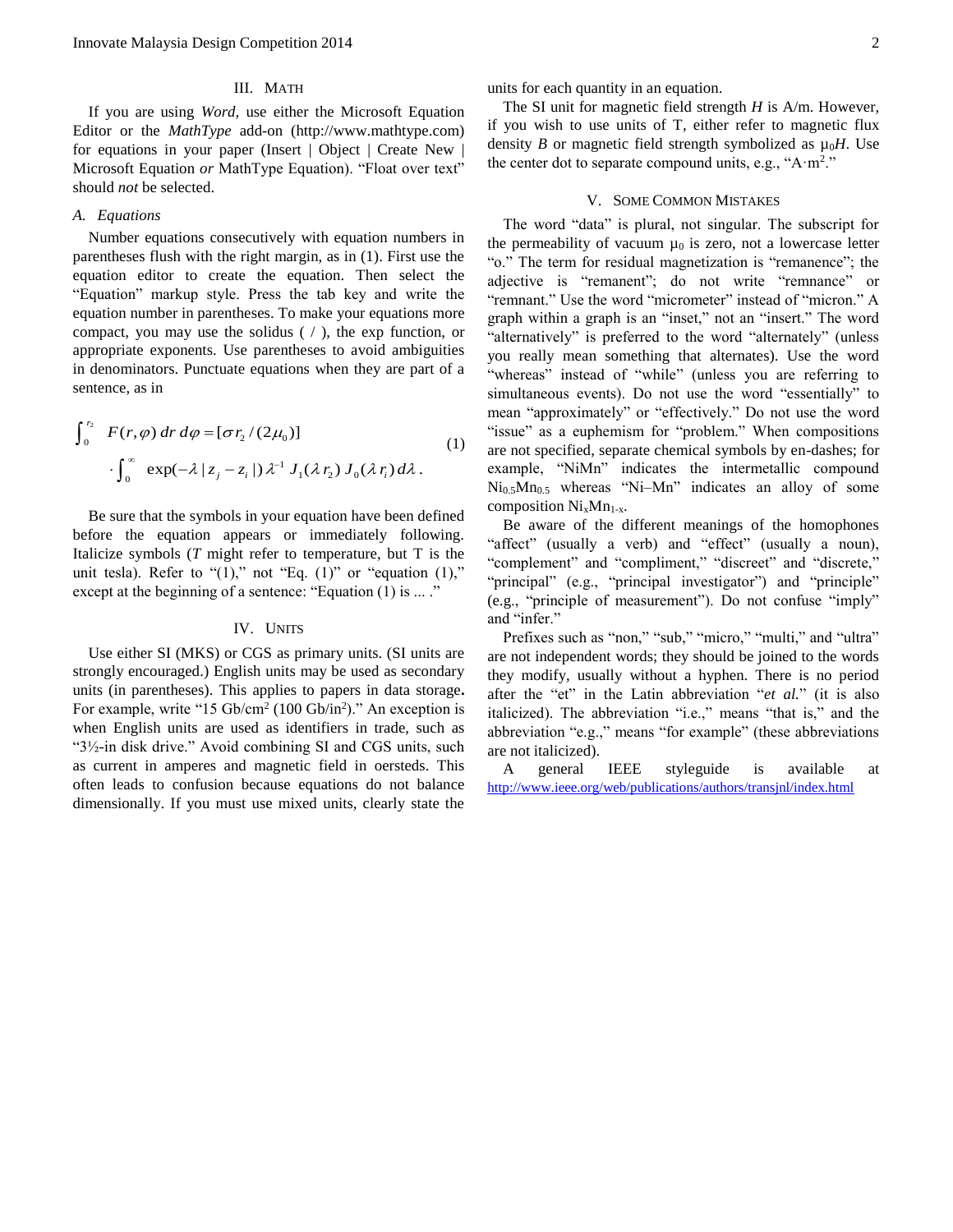

Fig. 1. Magnetization as a function of applied field. Note that "Fig." is abbreviated. There is a period after the figure number, followed by two spaces. It is good practice to explain the significance of the figure in the caption.

## VI. GUIDELINES FOR GRAPHICS PREPARATION AND SUBMISSION

# *A. Types of Graphics*

The following list outlines the different types of graphics. They are categorized based on their construction, and use of color / shades of gray:

*1) Color/Grayscale figures*

*Figures that are meant to appear in color, or shades of black/gray. Such figures may include photographs, illustrations, multicolor graphs, and flowcharts.*

*2) Lineart figures*

*Figures that are composed of only black lines and shapes. These figures should have no shades or half-tones of gray. Only black and white.*

*3) Tables*

*Data charts which are typically black and white, but sometimes include color.*

*B. Multipart figures*

*Figures compiled of more than one sub-figure presented side-by-side, or stacked. If a multipart figure is made up of*  multiple figure types (one part is lineart, and another is *grayscale or color) the figure should meet the stricter guidelines.*

## *C. File Formats For Graphics*

Format and save your graphics using a suitable graphics processing program that will allow you to create the images as PostScript (PS), Encapsulated PostScript (.EPS), Tagged Image File Format (.TIFF), Portable Document Format (.PDF), or Portable Network Graphics (.PNG) sizes them, and adjusts the resolution settings. If you created your source files in one of the following programs you will be able to submit the graphics without converting to a PDF file: Microsoft Word, Microsoft PowerPoint, or Microsoft Excel. Though it is

| <b>UNITS FOR MAGNETIC PROPERTIES</b> |                                              |                                                                                                             |
|--------------------------------------|----------------------------------------------|-------------------------------------------------------------------------------------------------------------|
| Symbol                               | Quantity                                     | Conversion from Gaussian and<br>CGS EMU to SI <sup>a</sup>                                                  |
| Ф                                    | magnetic flux                                | $1 \text{ Mx} \rightarrow 10^{-8} \text{ Wb} = 10^{-8} \text{ V} \cdot \text{s}$                            |
| B                                    | magnetic flux density,<br>magnetic induction | $1 \text{ G} \rightarrow 10^{-4} \text{ T} = 10^{-4} \text{ Wb/m}^2$                                        |
| Н                                    | magnetic field strength                      | $1 \text{ Oe} \rightarrow 10^{3}/(4\pi) \text{ A/m}$                                                        |
| m                                    | magnetic moment                              | $1 \text{ erg/G} = 1 \text{ emu}$<br>$\rightarrow$ 10 <sup>-3</sup> A·m <sup>2</sup> = 10 <sup>-3</sup> J/T |
| M                                    | magnetization                                | $1 \text{ erg/(G·cm}^3) = 1 \text{ emu/cm}^3$<br>$\rightarrow 10^3$ A/m                                     |
| $4\pi M$                             | magnetization                                | $1 \text{ G} \rightarrow 10^{3}/(4\pi) \text{ A/m}$                                                         |
| σ                                    | specific magnetization                       | $1 \text{ erg/(G·g)} = 1 \text{ emu/g} \rightarrow 1 \text{ A·m}^2/\text{kg}$                               |
| $\dot{i}$                            | magnetic dipole<br>moment                    | $1 \text{ erg/G} = 1 \text{ emu}$<br>$\rightarrow$ 4 $\pi \times 10^{-10}$ Wh·m                             |
| J                                    | magnetic polarization                        | $1 \text{ erg/(G·cm}^3) = 1 \text{ emu/cm}^3$<br>$\rightarrow$ 4 $\pi \times 10^{-4}$ T                     |
| χ, κ                                 | susceptibility                               | $1 \rightarrow 4\pi$                                                                                        |
| $\chi_{\rho}$                        | mass susceptibility                          | $1 \text{ cm}^3\text{/g} \rightarrow 4\pi \times 10^{-3} \text{ m}^3\text{/kg}$                             |
| μ                                    | permeability                                 | $1 \rightarrow 4\pi \times 10^{-7}$ H/m<br>$= 4\pi \times 10^{-7}$ Wb/(A·m)                                 |
| $\mu_{\rm r}$                        | relative permeability                        | $\mu \rightarrow \mu_r$                                                                                     |
| w, W                                 | energy density                               | 1 erg/cm <sup>3</sup> $\rightarrow$ 10 <sup>-1</sup> J/m <sup>3</sup>                                       |
| N, D                                 | demagnetizing factor                         | $1 \rightarrow 1/(4\pi)$                                                                                    |

TABLE I

Vertical lines are optional in tables. Statements that serve as captions for the entire table do not need footnote letters.

<sup>a</sup>Gaussian units are the same as cg emu for magnetostatics;  $Mx =$ maxwell,  $G =$  gauss,  $Oe =$  oersted;  $Wb =$  weber,  $V =$  volt,  $s =$  second,  $T =$ tesla, m = meter,  $A =$  ampere,  $J =$  joule,  $kg =$  kilogram,  $H =$  henry.

not required, it is recommended that these files be saved in PDF format rather than DOC, XLS, or PPT. Doing so will protect your figures from common font and arrow stroke issues that occur when working on the files across multiple platforms.

# *D. Sizing of Graphics*

*Most charts, graphs, and tables are one column wide (3.5 inches / 88 millimeters / 21 picas) or page wide (7.16 inches / 181 millimeters / 43 picas). The maximum depth a graphic can be is 8.5 inches (216 millimeters / 54 picas). When choosing the depth of a graphic, please allow space for a caption. Figures can be sized between column and page widths if the author chooses, however it is recommended that figures are not sized less than column width unless when necessary.* 

#### *E. Resolution*

*The proper resolution of your figures will depend on the type of figure it is as defined in the "Types of Figures" section. Author photographs, color, and grayscale figures should be at least 300dpi. Lineart, including tables should be a minimum of 600dpi.*

#### *F. Color Space*

*The term color space refers to the entire sum of colors that can be represented within the said medium. For our purposes, the three main color spaces are Grayscale, RGB (red/green/blue) and CMYK (cyan/magenta/yellow/black). RGB is generally used with on-screen graphics, whereas CMYK is used for printing purposes.*

*All color figures should be generated in RGB or CMYK color space. Grayscale images should be submitted in Grayscale color space. Line art may be provided in grayscale*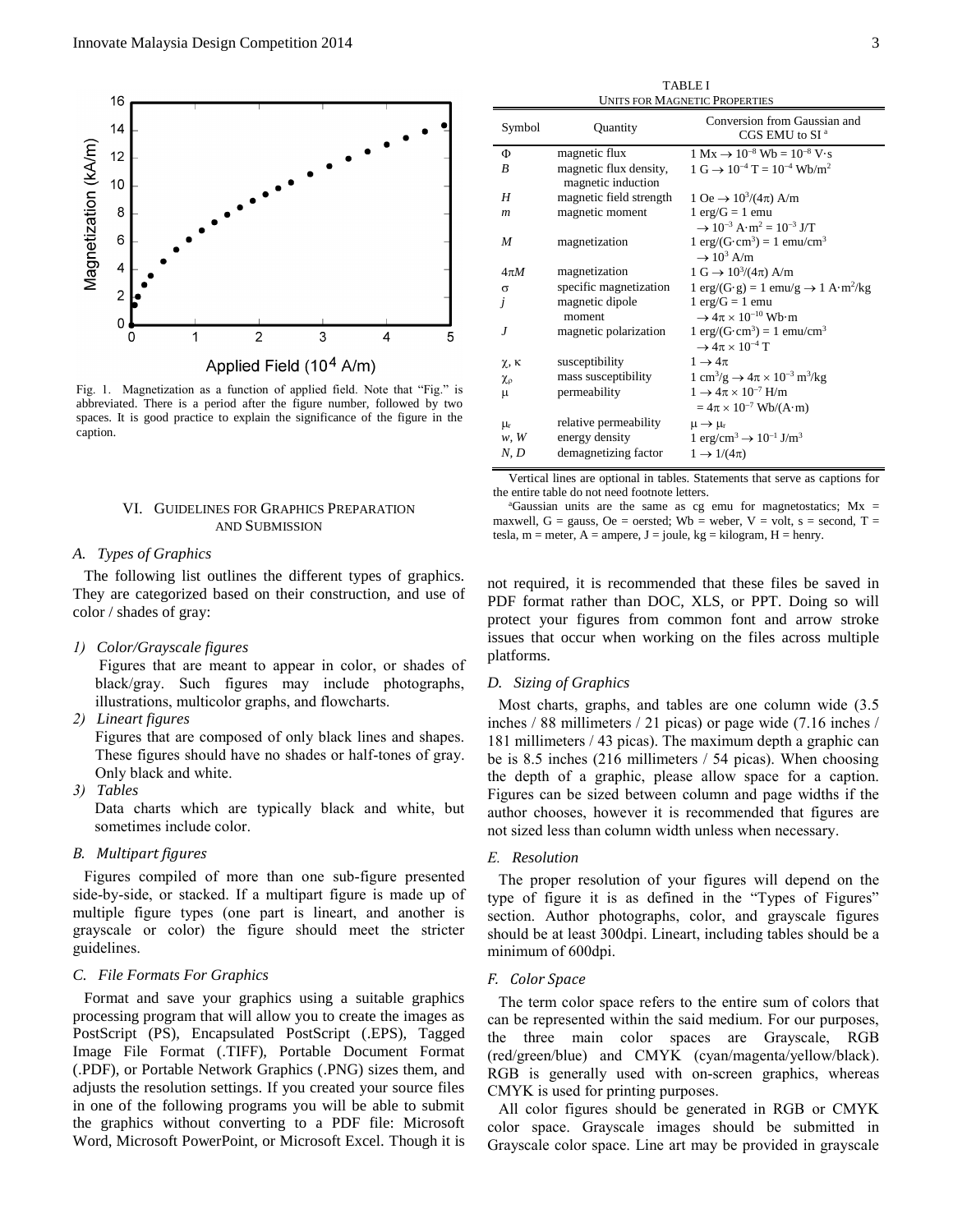*OR bitmap colorspace. Note that "bitmap colorspace" and "bitmap file format" are not the same thing. When bitmap color space is selected, .TIF/.TIFF is the recommended file format.*

## *G. Accepted Fonts Within Figures*

*When preparing your graphics IEEE suggests that you use of one of the following Open Type fonts: Times New Roman, Helvetica, Arial, Cambria, and Symbol. If you are supplying PDF files all fonts must be embedded. Some fonts may only be native to your operating system; without the fonts embedded, parts of the graphic may be distorted or missing.*

A safe option when finalizing your figures is to strip out the fonts before you save the files, creating "outline" type. This converts fonts to artwork what will appear uniformly on any screen.

## *H. Using Labels Within Figures*

#### *1) Figure Axis labels*

Figure axis labels are often a source of confusion. Use words rather than symbols. As an example, write the quantity "Magnetization," or "Magnetization *M*," not just "*M*." Put units in parentheses. Do not label axes only with units. As in Fig. 1, for example, write "Magnetization (A/m)" or "Magnetization  $(A \cdot m^{-1})$ ," not just "A/m." Do not label axes with a ratio of quantities and units. For example, write "Temperature (K)," not "Temperature/K."

Multipliers can be especially confusing. Write "Magnetization (kA/m)" or "Magnetization (10<sup>3</sup> A/m)." Do not write "Magnetization  $(A/m) \times 1000$ " because the reader would not know whether the top axis label in Fig. 1 meant 16000 A/m or 0.016 A/m. Figure labels should be legible, approximately 8 to 10 point type.

# *2) Subfigure Labels in Multipart Figures and Tables*

*Multipart figures should be labeled. Labels should appear centered below each subfigure in 8 point Times New Roman font in the format of (a) (b) (c).* 

#### *I. Referencing a Figure or Table Within Your Paper*

*When referencing your figures and tables within your paper, use the abbreviation "Fig." even at the beginning of a sentence. Do not abbreviate "Table." Tables should be numbered with Roman Numerals.*

#### VII. CONCLUSION

A conclusion section is not required. Although a conclusion may review the main points of the paper, do not replicate the abstract as the conclusion. A conclusion might elaborate on the importance of the work or suggest applications and extensions.

#### **APPENDIX**

Appendixes, if needed, appear before the acknowledgment.

#### ACKNOWLEDGMENT

The preferred spelling of the word "acknowledgment" in American English is without an "e" after the "g." Use the singular heading even if you have many acknowledgments. Avoid expressions such as "One of us (S.B.A.) would like to thank ... ." Instead, write "F. A. Author thanks ... ." In most cases, sponsor and financial support acknowledgments are placed in the unnumbered footnote on the first page, not here.

## REFERENCES AND FOOTNOTES

#### *A. References*

References need not be cited in text. When they are, number citations on the line, in square brackets inside the punctuation. Multiple references are each numbered with separate brackets. When citing a section in a book, please give the relevant page numbers. In text, refer simply to the reference number. Do not use "Ref." or "reference" except at the beginning of a sentence: "Reference [3] shows ... ." Please do not use automatic endnotes in *Word*, rather, type the reference list at the end of the paper using the "References" style.

Reference numbers are set flush left and form a column of their own, hanging out beyond the body of the reference. The reference numbers are on the line, enclosed in square brackets. In all references, the given name of the author or editor is abbreviated to the initial only and precedes the last name. Use them all; use *et al*. only if names are not given. Use commas around Jr., Sr., and III in names. Abbreviate conference titles. When citing IEEE transactions, provide the issue number, page range, volume number, year, and/or month if available. When referencing a patent, provide the day and the month of issue, or application. References may not include all information; please obtain and include relevant information. Do not combine references. There must be only one reference with each number. If there is a URL included with the print reference, it can be included at the end of the reference.

Other than books, capitalize only the first word in a paper title, except for proper nouns and element symbols. For papers published in translation journals, please give the English citation first, followed by the original foreign-language citation See the end of this document for formats and examples of common references. For a complete discussion of references and their formats, see "The IEEE Style Manual," available as a PDF link off the *Author Digital Toolbox* main page.

# *A. Footnotes*

Number footnotes separately in superscripts (Insert | Footnote).<sup>1</sup> Place the actual footnote at the bottom of the column in which it is cited; do not put footnotes in the reference list (endnotes). Use letters for table footnotes (see Table I).

<sup>&</sup>lt;sup>1</sup>It is recommended that footnotes be avoided (except for the unnumbered footnote with the receipt date on the first page). Instead, try to integrate the footnote information into the text.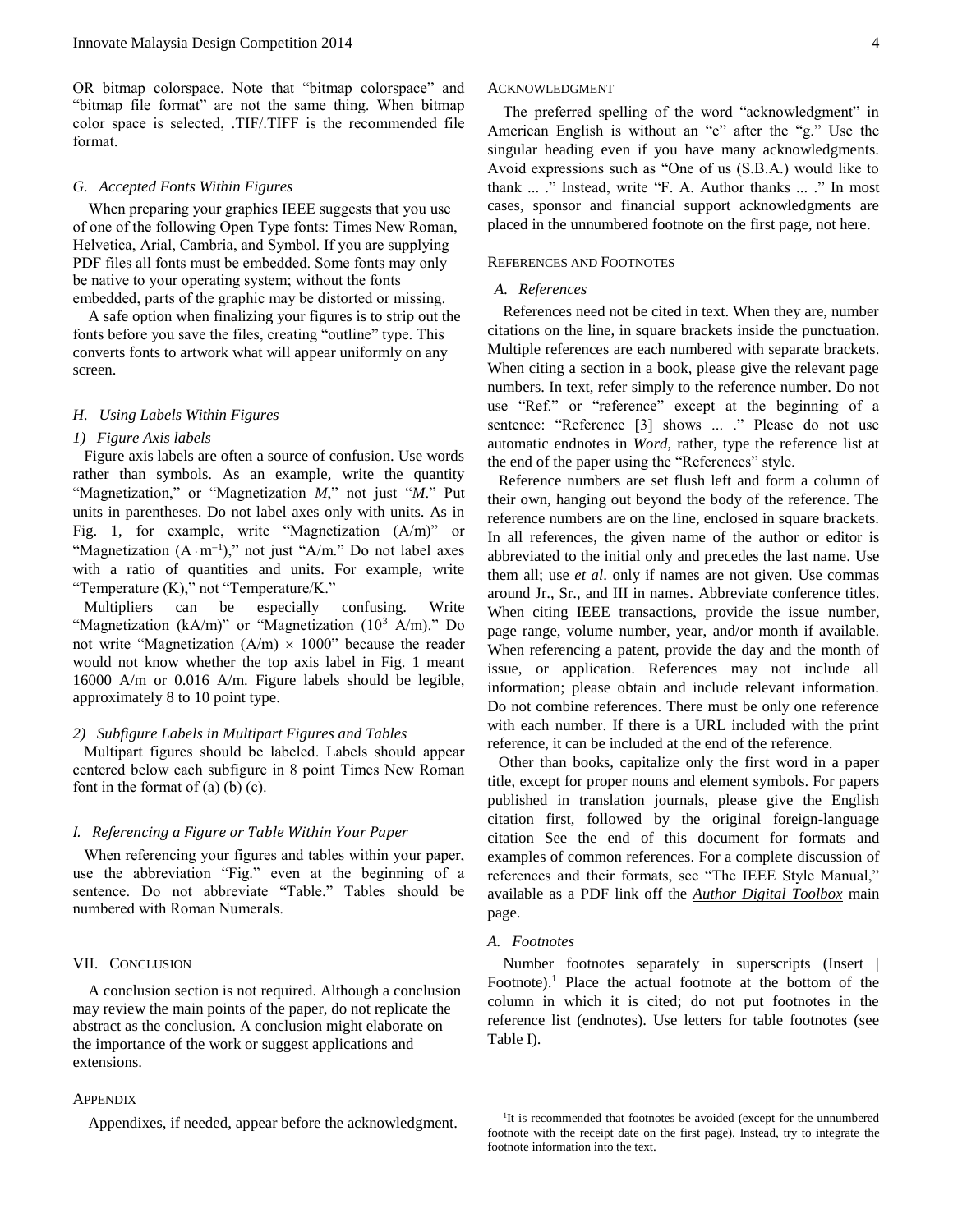# VIII. SUBMITTING YOUR PAPER

Final paper should be submitted in PDF file by uploading to the online form [\(https://goo.gl/Fv24Lu\)](https://goo.gl/Fv24Lu). Name the file using track name followed by your team ID. For example, Intel MY001.pdf, Microsoft MY002.pdf, Silterra MY003.pdf.

#### IX. SUBMISSION PRINCIPLES

Authors should consider the following points:

- 1) Papers submitted must advance the state of knowledge and must cite relevant prior work.
- 2) The length of a submitted paper should be commensurate with the importance, or appropriate to the complexity, of the work.
- 3) Papers submitted must provide sufficient information to allow readers to perform similar experiments or calculations and use the reported results. Although not everything need be disclosed, a paper must contain new, useable, and fully described information. For example, a specimen's chemical composition need not be reported if the main purpose of a paper is to introduce a new measurement technique.

## **REFERENCES**

*Basic format for books:*

- [1] J. K. Author, "Title of chapter in the book," in *Title of His Published Book, x*th ed. City of Publisher, Country if not
- *[2]* USA: Abbrev. of Publisher, year, ch. *x*, sec. *x*, pp. *xxx–xxx.*
- *Examples:*
- [3] G. O. Young, "Synthetic structure of industrial plastics," in *Plastics,*  2nd ed., vol. 3, J. Peters, Ed. New York: McGraw-Hill, 1964, pp. 15–64.
- [4] W.-K. Chen, *Linear Networks and Systems.* Belmont, CA: Wadsworth, 1993, pp. 123–135.

#### *Basic format for periodicals:*

[5] J. K. Author, "Name of paper," *Abbrev. Title of Periodical*, vol. *x,* no. *x,*  pp*. xxx-xxx,* Abbrev. Month, year.

*Examples:*

- [6] J. U. Duncombe, "Infrared navigation—Part I: An assessment of feasibility," *IEEE Trans. Electron Devices*, vol. ED-11, no. 1, pp. 34– 39, Jan. 1959.
- [7] E. P. Wigner, "Theory of traveling-wave optical laser," *Phys. Rev*., vol. 134, pp. A635–A646, Dec. 1965.
- [8] E. H. Miller, "A note on reflector arrays," *IEEE Trans. Antennas Propagat*., to be published.

#### *Basic format for reports:*

[9] J. K. Author, "Title of report," Abbrev. Name of Co., City of Co., Abbrev. State, Rep. *xxx*, year.

#### *Examples:*

- [10] E. E. Reber, R. L. Michell, and C. J. Carter, "Oxygen absorption in the earth's atmosphere," Aerospace Corp., Los Angeles, CA, Tech. Rep. TR-0200 (4230-46)-3, Nov. 1988.
- [11] J. H. Davis and J. R. Cogdell, "Calibration program for the 16-foot antenna," Elect. Eng. Res. Lab., Univ. Texas, Austin, Tech. Memo. NGL-006-69-3, Nov. 15, 1987.

#### *Basic format for handbooks:*

*[12] Name of Manual/Handbook*, *x* ed., Abbrev. Name of Co., City of Co., Abbrev. State, year, pp. *xxx-xxx.*

*Examples:*

- [13] *Transmission Systems for Communications*, 3rd ed., Western Electric Co., Winston-Salem, NC, 1985, pp. 44–60.
- [14] *Motorola Semiconductor Data Manual*, Motorola Semiconductor Products Inc., Phoenix, AZ, 1989.

#### *Basic format for books (when available online):*

[15] Author. (year, month day). *Title*. (edition) [Type of medium]. *volume (issue).* Available: site/path/file

*Example:*

[16] J. Jones. (1991, May 10). *Networks.* (2nd ed.) [Online]. Available: [http://www.atm.com](http://www.atm.com/)

*Basic format for journals (when available online):*

[17] Author. (year, month). Title. *Journal.* [Type of medium]. *volume (issue),*  pages. Available: site/path/file

*Example:*

[18] R. J. Vidmar. (1992, Aug.). On the use of atmospheric plasmas as electromagnetic reflectors. *IEEE Trans. Plasma Sci.* [Online]. *21(3),* pp. 876–880. Availabl[e:](http://www.halcyon.com/pub/journals/21ps03-vidmar) <http://www.halcyon.com/pub/journals/21ps03-vidmar>

*Basic format for papers presented at conferences (when available online):*

[19] Author. (year, month). Title. Presented at Conference title. [Type of Medium]. Available: site/path/file

*Example:*

[20] PROCESS Corp., MA. Intranets: Internet technologies deployed behind the firewall for corporate productivity. Presented at INET96 Annual Meeting. [Online]. Available: <http://home.process.com/Intranets/wp2.htp>

*Basic format for reports and handbooks (when available online):* 

[21] Author. (year, month). Title. Comp an y . City, State or Country. [Type of Medium].Available: site/path/file

*Example:*

[22] S. L. Talleen. (1996, Apr.). The Intranet Architecture: Managing information in the new paradigm. Amdahl Corp., CA. [Online]. Availabl[e:](http://www.amdahl.com/doc/products/bsg/intra/infra/html) <http://www.amdahl.com/doc/products/bsg/intra/infra/html>

*Basic format for computer programs and electronic documents (when available online):* ISO recommends that capitalization follow the accepted practice for the language or script in which the information is given.

*Example:*

[23] A. Harriman. (1993, June). Compendium of genealogical software. *Humanist*. [Online]. Available e-mai[l:](mailto:HUMANIST@NYVM.ORG) [HUMANIST@NYVM.ORG](mailto:HUMANIST@NYVM.ORG) Message: get GENEALOGY REPORT

*Basic format for patents (when available online):*

[24] Name of the invention, by inventor's name. (year, month day). *Patent Number* [Type of medium]. Available: site/path/file

## *Example:*

*[25]* Musical toothbrush with adjustable neck and mirror, by L.M.R. Brooks. (1992, May 19). *Patent D 326 189* [Online]. Available: NEXIS Library: LEXPAT File: DESIGN

#### *Basic format for conference proceedings (published):*

*[26]* J. K. Author, "Title of paper," in *Abbreviated Name of Conf.*, City of Conf., Abbrev. State (if given), year, pp. *xxxxxx.*

*Example:*

- [27] D. B. Payne and J. R. Stern, "Wavelength-switched pas- sively coupled single-mode optical network," in *Proc. IOOC-ECOC,* 1985, pp. 585–590.
- *Example for papers presented at conferences (unpublished):*
- [28] D. Ebehard and E. Voges, "Digital single sideband detection for interferometric sensors," presented at the 2nd Int. Conf. Optical Fiber Sensors, Stuttgart, Germany, Jan. 2-5, 1984.